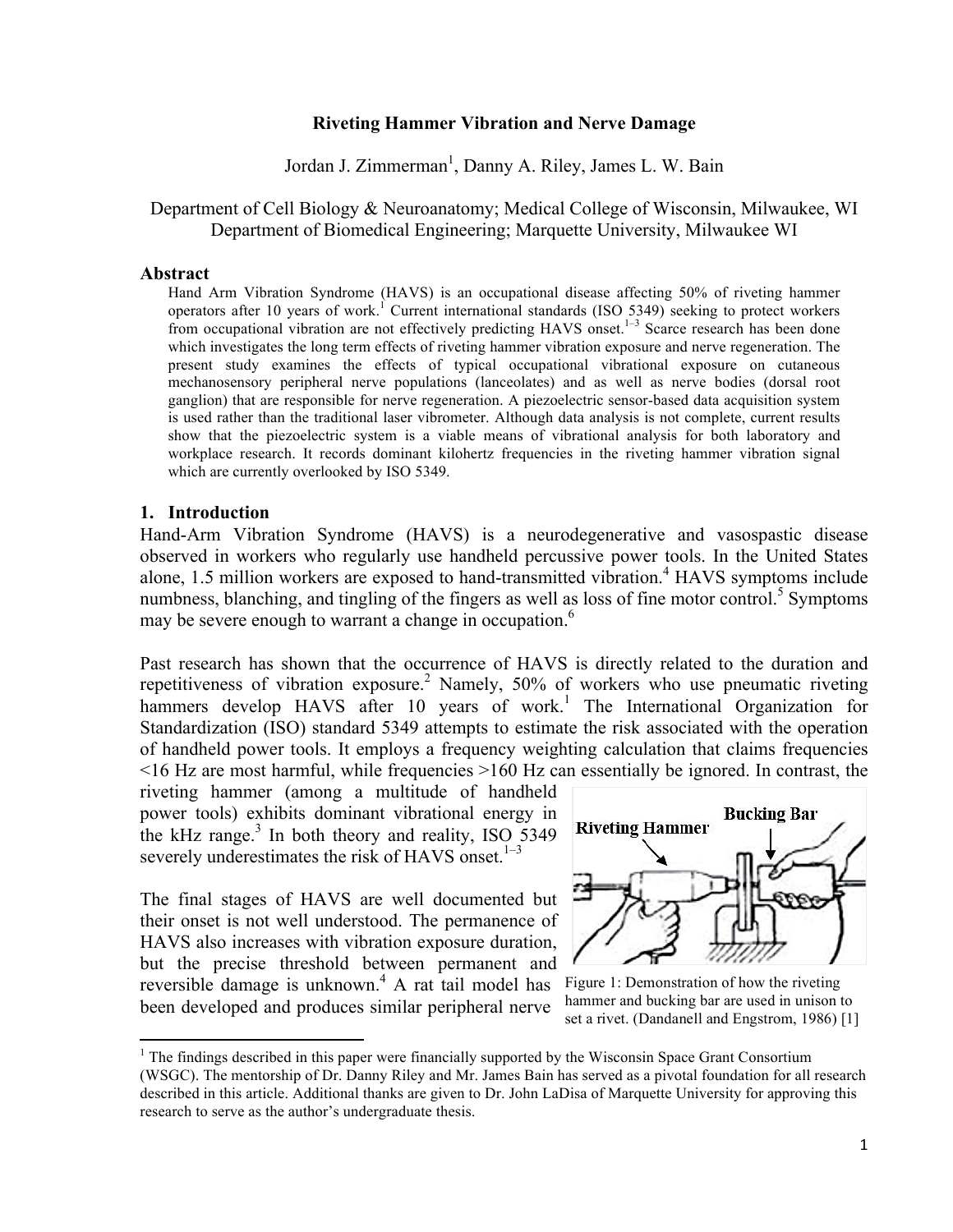damage in rats to what is observed in workers with  $HAVS<sup>4,7</sup>$  The rat tail model simulates vibration exposure as seen by workers who operate the bucking bar. The bucking bar is a steel bar used with the riveting hammer to set a rivet. Interestingly enough, bucking bar operators experience more high frequency (kHz) vibration and more commonly exhibit HAVS than workers who operate the riveting hammer.<sup>1,7</sup>

Exposure to a single, 12 minute bout of riveting hammer vibration results in mechanosensory nerve destruction when observed 4 days after the delivery of vibration.<sup>2</sup> While acute exposure to riveting hammer vibration has been studied, a long term model replicating occupational exposure has received little to no attention. Nearly all long term HAVS studies used vibrational shakers to deliver vibration, rather than the riveting hammer. Vibrational shakers are capable of delivering single frequencies at limited accelerations, while the riveting hammer vibration signal consists of a wide range of frequencies with varying accelerations. Since workers received regular exposure to riveting hammer vibration, it is necessary to include both of these aspects.

The present study examines the effects of typical occupational vibrational exposure on cutaneous mechanosensory peripheral nerve populations and as well as nerve cell bodies that are responsible for nerve regeneration. The previously developed rat tail model was combined with a novel piezoelectric-based data acquisition method. The recorded vibrational signal was analyzed and interpreted in terms of transmissibility. The nerve damage quantification portion of this study is still underway.

# **2. Methods**

- **A) Animals.** Thirty six female, 5 week old, Sprague Dawley rats were used for this study. All animal handling, testing, and surgery was approved by the Medical College of Wisconsin's Institutional Animal Care and Use Committee (IACUC). The animals were randomly assign to one of the four following groups (n=9):
	- (1) 5 week control animals are placed in control restraint for 12 min/day, 5 days/week (Mon-Fri) for 5 weeks, and euthanized on the sixth Monday.
	- (2) 5 week vibration animals are placed in vibration restraint for 12 min/day, 5 days/week (Mon-Fri) for 5 weeks, and euthanized on the sixth Monday.
	- (3) 5 week control with recovery animals are placed in control restraint for 12 min/day, 5 days/week (Mon-Fri) for 5 weeks. The animals remain in standard vivarium housing for weeks 6-10 and are then euthanized on the eleventh Monday.
	- (4) 5 week vibration with recovery animals are placed in vibration restraint for 12 min/day, 5 days/week (Mon-Fri) for 5 weeks. The animals remain in standard vivarium housing for weeks 6-10, and are then euthanized on the eleventh Monday.

The rats were acclimated to the restraint used for 12 minute intervals for 5 days prior to testing. Once rats were loaded into the tubular restraints, both the restraint and the rat's tail were taped securely to the tabletop to fully mimic experimental restraint conditions. Rats were housed overnight in a temperature-controlled vivarium room, and transported daily to the laboratory for testing. Food and water were available ad libitum, except during the 5 minute commute from the housing room to the laboratory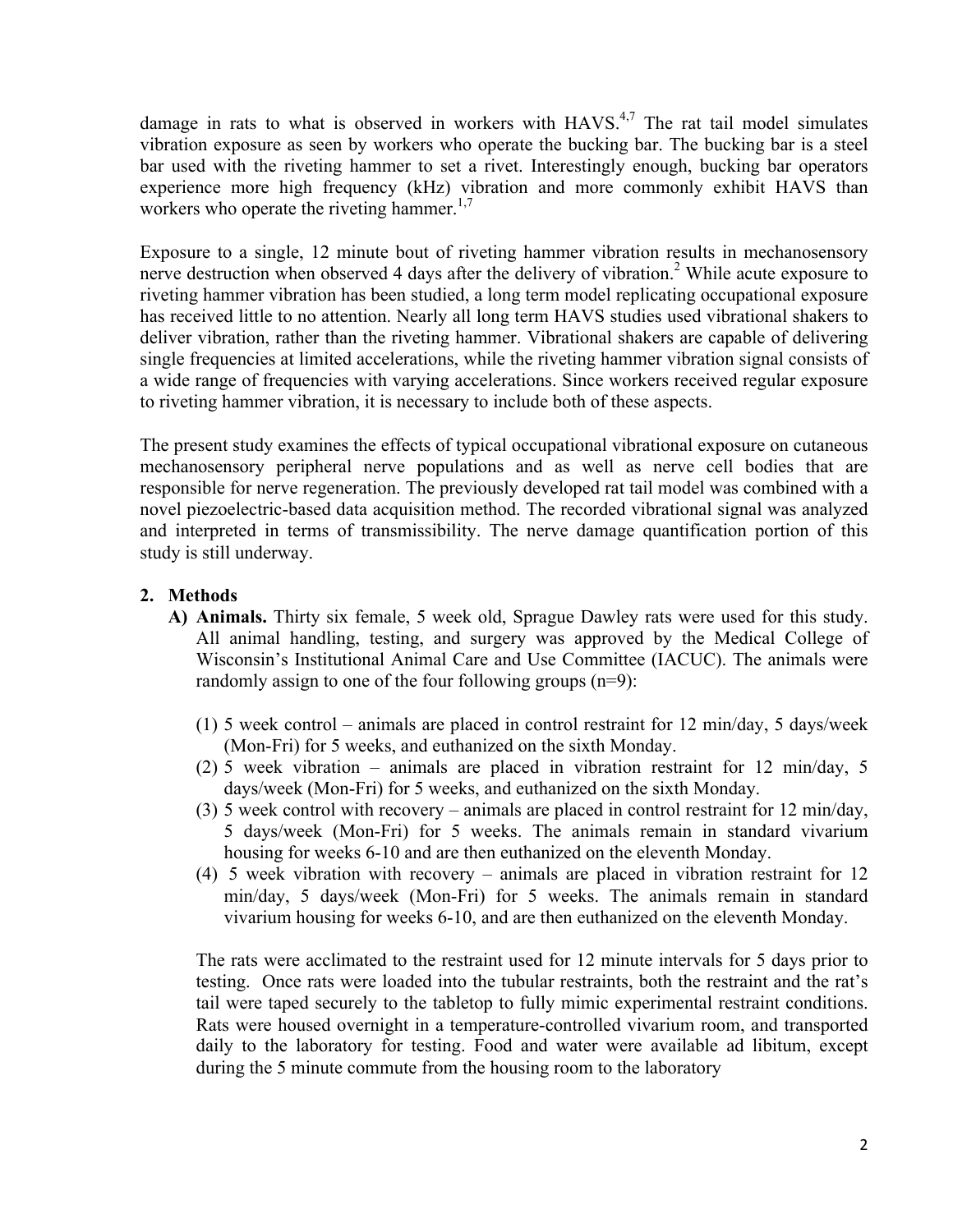**B) Piezoelectric Rat Tail Model.** The present, piezoelectric rat tail model is largely derived from the laser vibrometer-based rat tail model used and described in previous studies.<sup>2,3,8</sup>

A rat is gently coerced into a PVC tube restraint which is then secured to the nonvibrating platform. The loaded restraint is positioned so that the relaxed, fur-skin interface of the tail aligns with the proximal end of the riveting platform. Masking tape is placed laterally to secure the tail to the riveting platform. This setup is duplicated to form a control restraint and a vibration restraint. Animals belonging to the control group are placed in the control restraint, in which the riveting platform is stationary. Animals belonging to the vibration groups are placed in the vibration

restraint, in which the riveting platform is mounted on a vertically-fixed riveting hammer. The vibration restraint is enclosed by a noise attenuation box in order to



Figure 2: Vibration restraint setup. The dashed line represents the noise attenuation box that encases the riveting hammer portion of the vibration restraint (Raju etal 2011) [2].

prevent audial discomfort. The vibration restraint uses two piezoelectric sensors (1 ventral and 1 dorsal) to record the vibrational output of the riveting hammer. An electric timer set to 12 minutes is wired to a voltage dependent airline valve. When a voltage is applied, the airline value opens and allows the pneumatic riveting hammer to operate.



Figure 3: Step-by-step placement of the piezoelectric sensors on the vibration restraint. (A) The rat tail sits relaxed on the riveting platform. Circled in red is the fur-skin interface of the rat tail which is used to align the tail with the riveting platform. Outlined in blue is the ventral piezoelectric sensor. (B) Four tapes are placed laterally before the dorsal piezoelectric sensor is placed. (C) The dorsal piezoelectric sensor is then secured.

**C) Piezoelectric Sensors.** Two Smart Material Corp. Macro Fiber Composite M8503-P2 (MFCs, or piezoelectric sensors) were used to record the vibrational signal produced by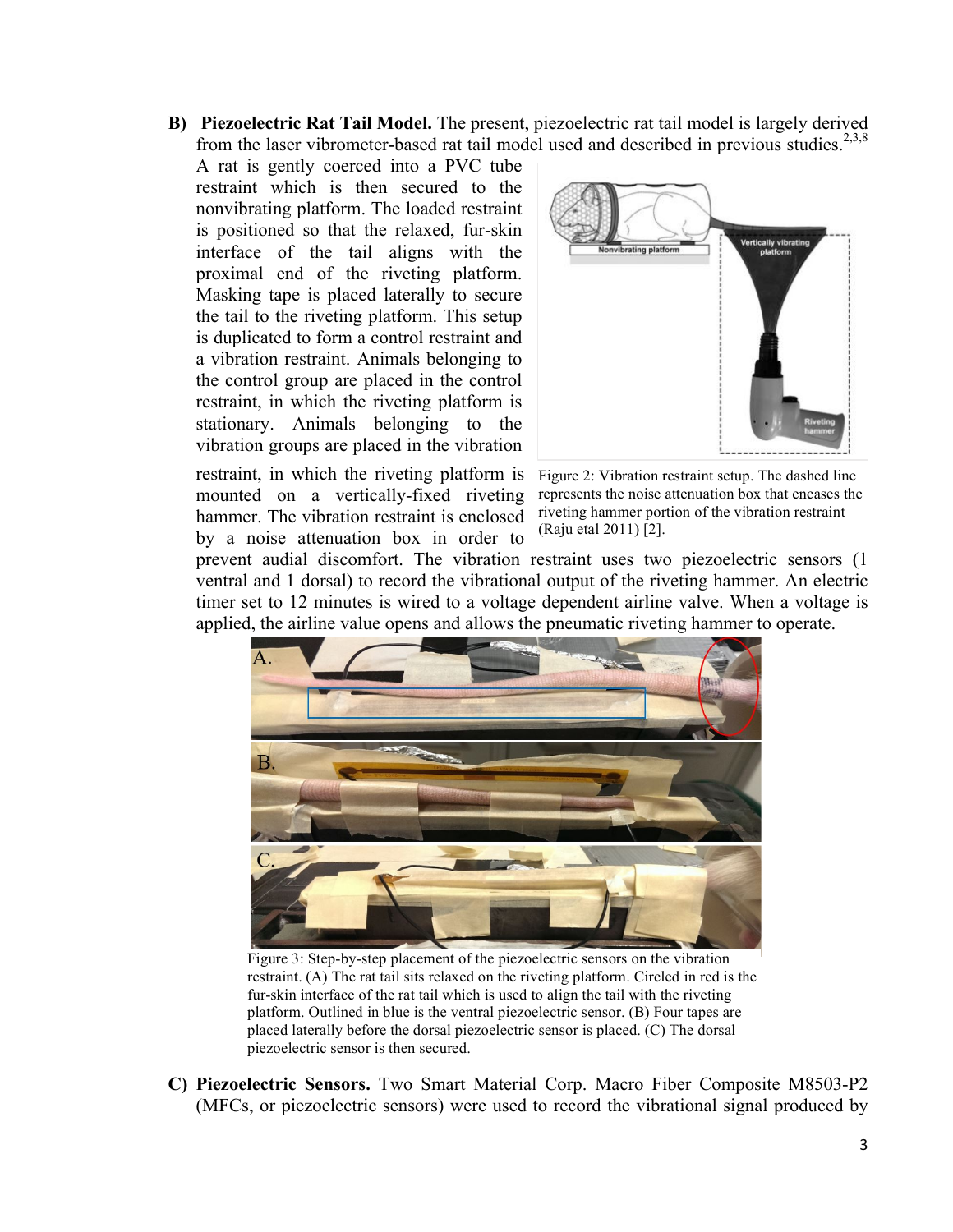the riveting hammer. Piezoelectric sensors consist of a manmade piezo ceramic sealed between electrodes a polyimide film. When experiencing a load, the stressed piezo ceramic's dipole alignment changes, creating a voltage. The voltage can be measured at the metal contacts due to the internal arrangement of the electrode and conductor layers. The M8503-P2 piezoelectric sensors are able to detect frequencies up to 3MHz, making them ideal for the investigation of the kHz vibrations within the riveting hammer signal. Traditionally, MFC piezoelectric devices have been used to sense and respond to vibrations on satellites and aircraft. To our current knowledge, this is the first study which repurposes the MFCs to record power tool vibration in an animal.

Before placement on the tail, two strands of flexible headphone wire were soldered to each piezoelectric sensor, one strand to each of the two metal contacts. After the newly formed junction was cooled to room temperature, cyanoacrylic glue was used to shield the exposed solder joint and adhere the first 4mm of wire to the piezoelectric sensor in order to alleviate the sensitive solder joint from vibrational stress. Once assembled, the free ends of the piezoelectric sensor wires were clamped into the terminals on the National Instruments (NI) 9222 Analog Voltage Module. The NI 9222 module connects to the NI cDAQ-917 chassis, which then connects to a laptop via USB. A baseline recording is made with both sensors lying flat on the riveting platform.



Figure 4: Loaded vibration restraint (left) and loaded control restraint (right). The NI hardware sits beneath the suspended restraints.

Once the sensors are placed on the tail, data collection is initiated when the riveting hammer begins reciprocating for at least 10 seconds. Three or four collections were made per day, resulting in every animal in either vibration group to be recorded once a week. Previous research has shown the riveting hammer vibration signal to contain a maximum frequency of roughly 16 kHz.<sup>3</sup> To sufficiently abide by the Nyquist sampling rate, a sampling rate of 75 kHz was chosen. A custom made Virtual Instrument (VI) was used in NI LabVIEW to record the raw voltage and calculate the power spectrum of the vibrating piezoelectric sensors.

**D) Non-survival surgery.** A ketamine-based anesthetic cocktail was administered intramuscularly to the rat's left quadricep. The injection site was massaged ooccasionally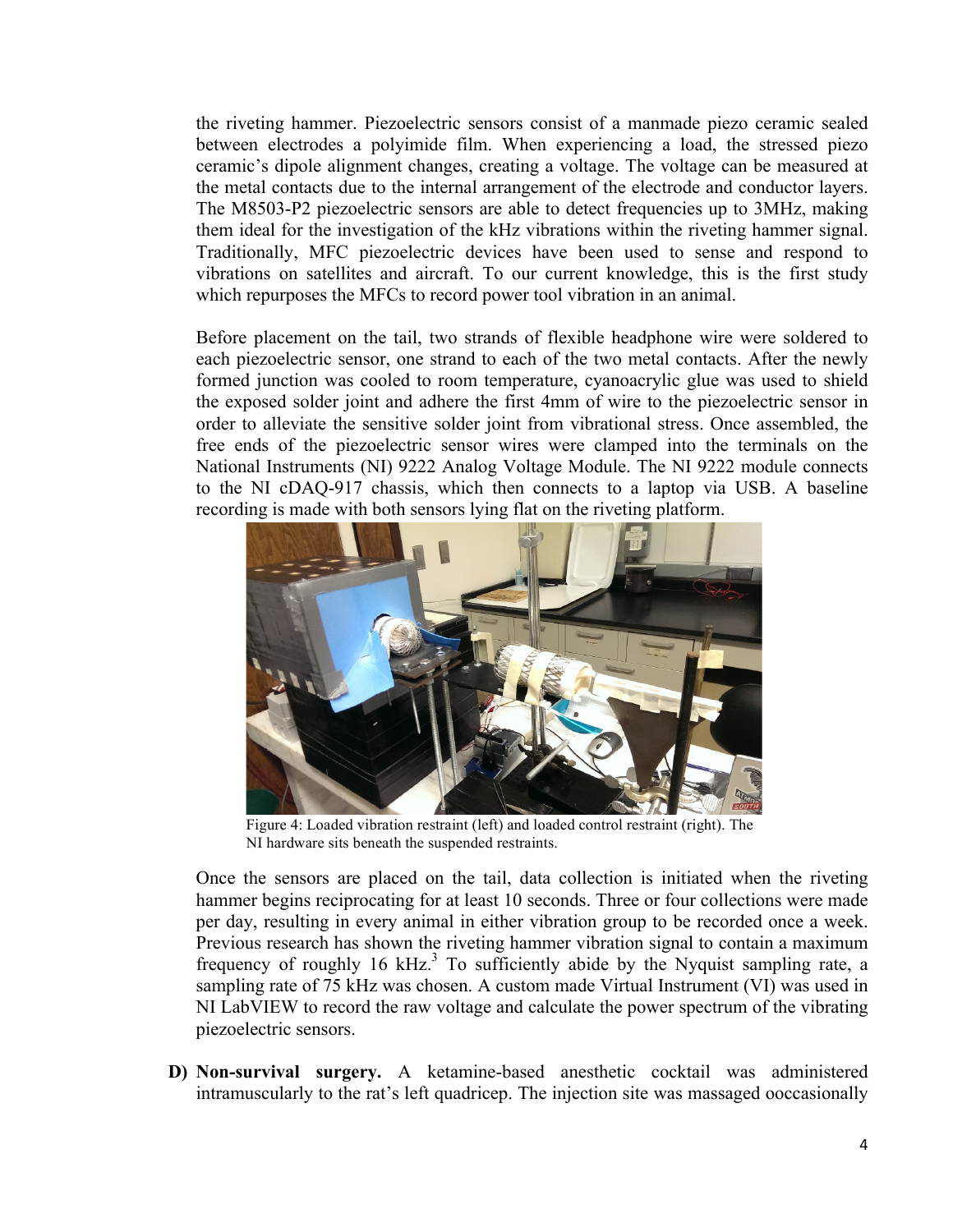to encourage the circulation of anesthetic. Surgery began when the animal was no longer responsive to a foot-pinch. Laying dorsal side up, an axial incision was made and held exposed by hemostats. A pneumothorax was performed. The perfusion needle was maneuvered to puncture and rests inside the left ventricle. The right auricle was cut, and the perfusion machine began to pump saline. When clear saline flowed out of the right auricle, fixative was pumped through the animal. Once fixed, the tail and lower spine were excised. The tail segments (C5, C6, C11, C12) and tail tip were excised, chemically fixed, and stored. The lower spine was placed directly into fixative to preserve sensory neuron ganglia.

**E) Tissue processing.** Tail segment C12 was cut into 16 serial, 60 micron sections using a cryostat microtome. Sections underwent immunostaining and were examined under a fluorescence microscope. Lanceolate nerve complexes are mechanoreceptors that surround the hair follicles in the skin of rat tails. Digital images were taken of lanceolates and are currently being quantified as to number and integrity. Degradation of lanceolate complexes would attribute to the symptomatic numbness observed in HAVS.

Dorsal root ganglia (DRG) contain neuronal cell bodies which are vital for the regeneration of sensory nerve fibers. They were dissected from spinal segments S4-6, but are yet to be examined histologically. A reduction in DRG cell count (i.e, cell death) would explain the inability to regenerate nerve fibers. This would then serve as physiological evidence for the permanence of HAVS.

### **3. Results**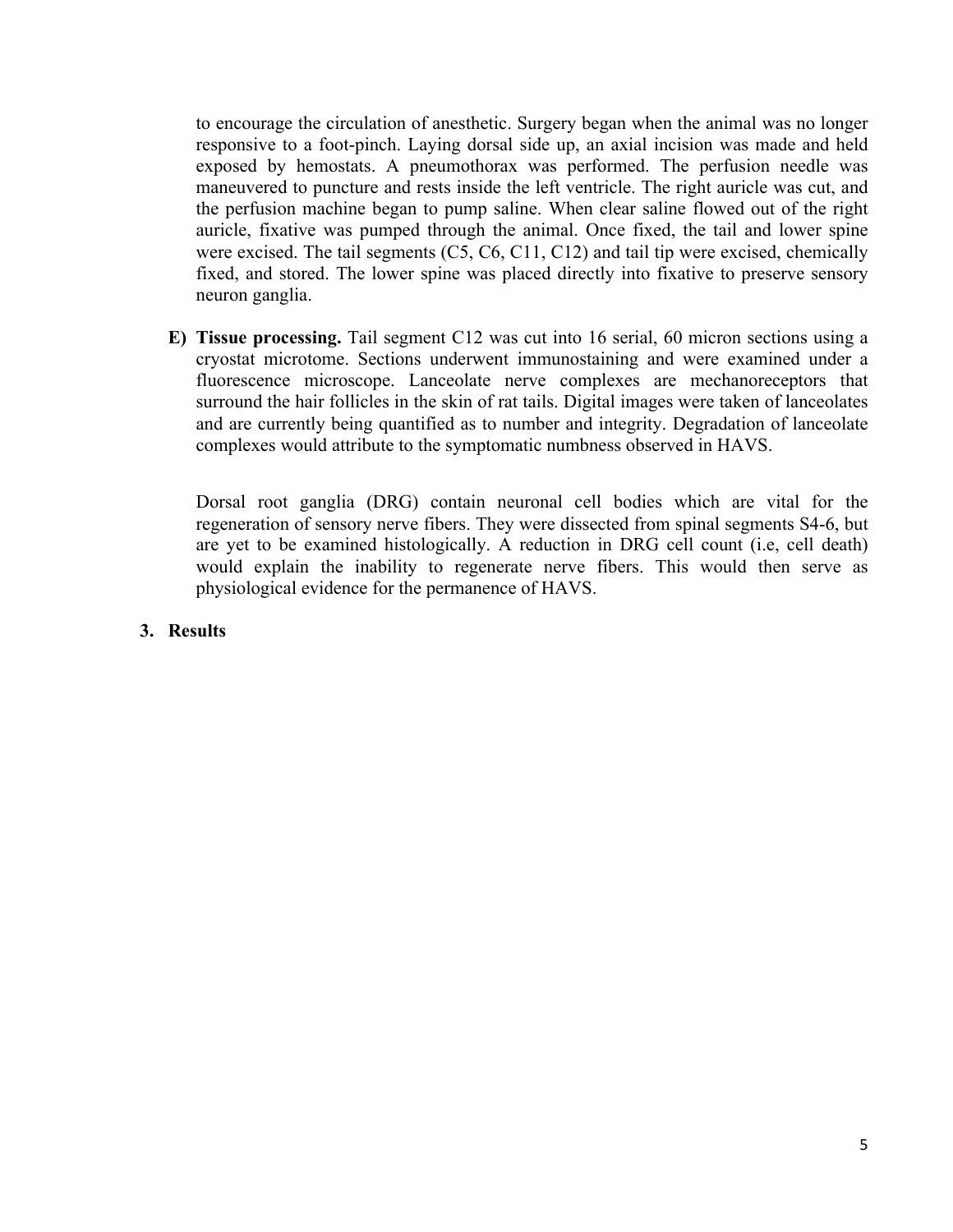

The VI recorded the riveting hammer's vibrational signal in both the time and frequency domains. To test the efficacy of the new piezoelectric-based rat tail model, the time domain

Figure 5: (Top) Riveting hammer vibrational signal as recorded by the laser vibrometer in [6] (Bottom) Riveting hammer vibrational signal as recorded by the piezoelectric/LabVIEW system. Although not shown, both plots share a similar time axis. Each triangular pulse represents a single oscillation of the riveting hammer.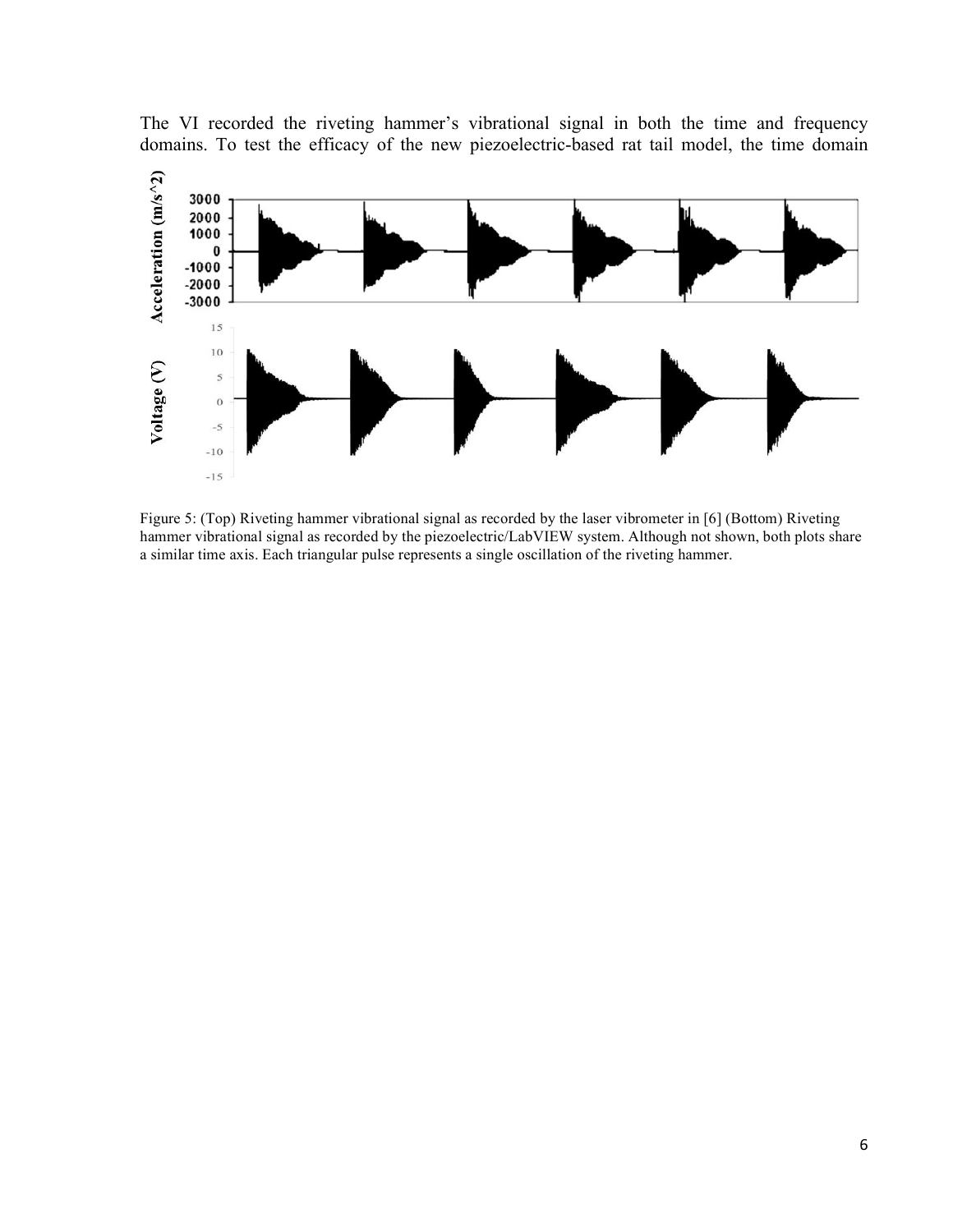voltage signal can be compared with the acceleration recorded by the laser vibrometer (Fig. 5). As calculated by LabVIEW, the power spectrum describes the energy contribution associated with each frequency in the vibrational signal (Fig 6). ISO 5349 employs a frequency weighting

$$
Mag_w = Mag_{uw} \times (\frac{16 Hz}{f})
$$
 (1)

formula (Eq. 1) in which the unweighted magnitude is multiplied by the quotient of 16 Hz and the signal's frequency (Fig. 7).



Figure 6: Although 10 frequencies were examined, the two highest at 12.4 and 16.3 kHz contain nearly all of the signal's energy. When the ISO weighting formula is applied the 16.3 kHz signal, its magnitude as well as associated risk is decreased by more than three orders of magnitude.



Figure 7: A magnified view detailing the lower frequencies represented in the riveting hammer signal. The y-axis scale in this plot is 320 times smaller than that of Fig. 6.

Several programs were written in the C language to analyze the approximately 135 million collected data points. Ten distinct frequencies were found to contribute nearly all of the signal's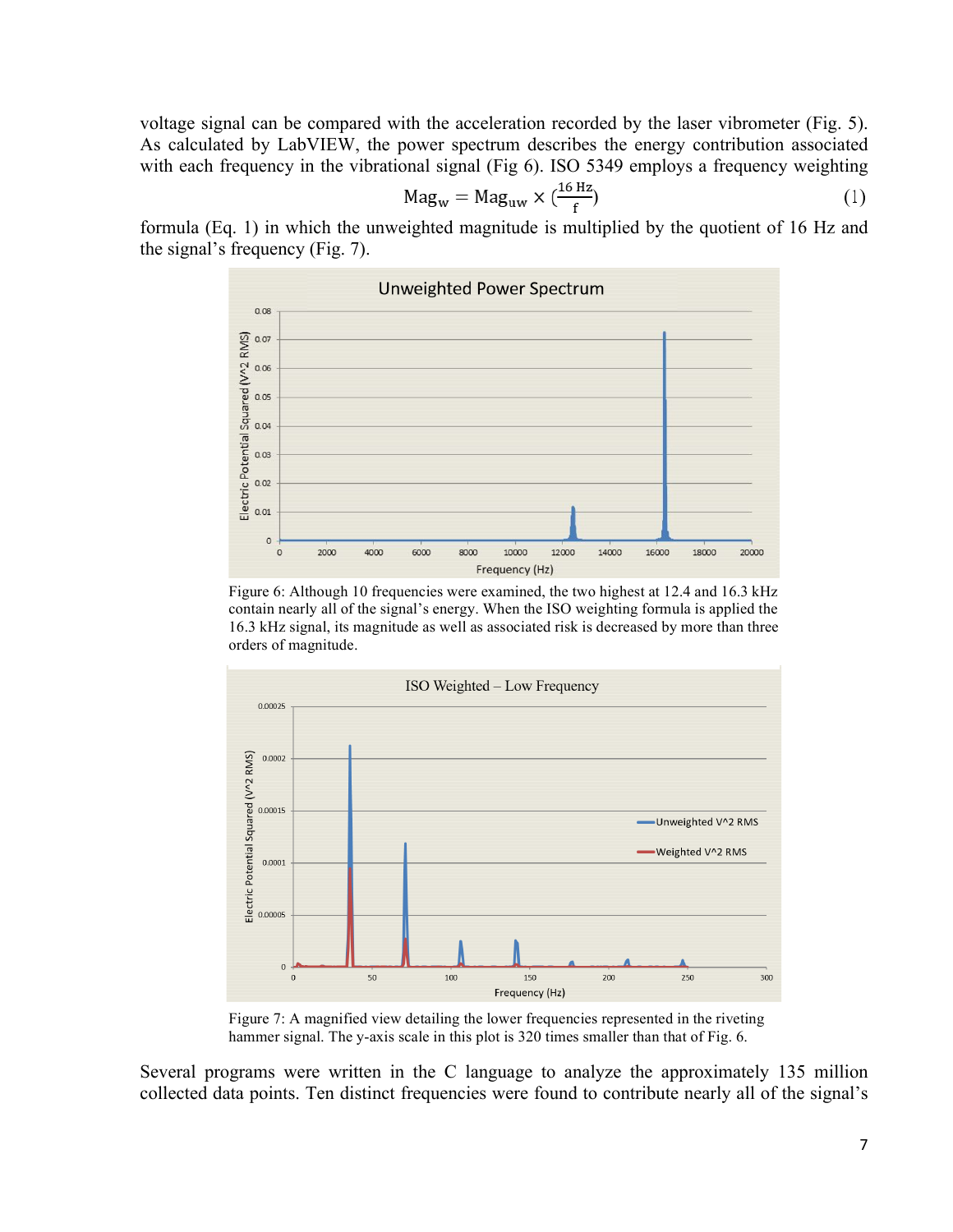vibrational energy (36, 72, 105, 138, 174, 210, 3.9k, 8.4k, 12.4k, and 16.3k Hz). The power spectrum peaks belonging to each of these frequencies were averaged together for each sensor. This resulted in 10 values for each sensor. The quotient of the average dorsal and ventral sensor outputs is called the transmissibility (Eq. 2). Since a substantial difference in output voltage

Transmissibility = 
$$
\frac{\text{Dorsal Sensor Output}}{\text{Vertical Sensor Output}}
$$
 (2)

(sensitivity) was observed in each sensor, the transmissibility is calculated in reference to the dorsal sensor's baseline reading recorded each day before animal testing began. A transmissibility equal to 1 describes a frequency which is neither attenuated nor amplified after interacting with the rat tail. A frequency with a transmissibility greater than 1 suggests that the rat tail is resonating. Frequencies with a calculated transmissibility less than 1 are believed to represent an absorption of vibrational energy by the rat tail. Absorbed vibrational energy is thought to damage a plethora of biological structures, both macroscopic and microscopic, consequently contributing to the neurodegeneration observed in HAVS.

Table 1: Average power spectrum peaks for the 10 dominant frequencies recorded in the riveting



Figure 8: Transmissibility is heavily dependent on the energy associated with each frequency. There is still uncertainty in the field regarding if a large transmissibility and/or a low is to blame for the adverse effects of hand-arm vibration.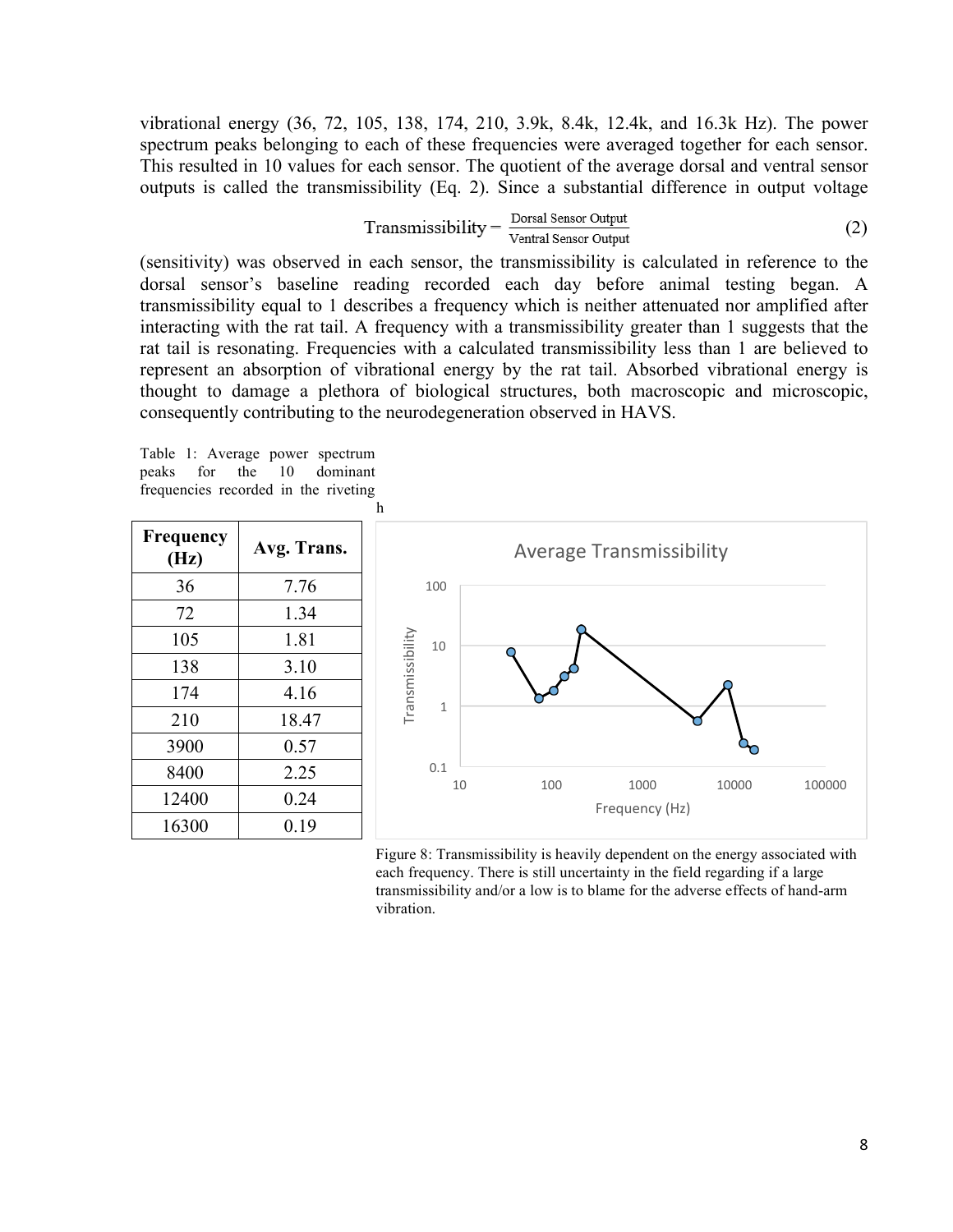ammer vibrational signal.

## **4. Discussion**

The visual similarities between the laser vibrometer and piezoelectric system suggest that piezoelectric sensors are a viable alternative for vibrational analysis in the field of hand-arm vibration (Fig. 5). The piezoelectric system's cost is 1/100 that of the laser vibrometer. Its small size and varying composition (both flexible ceramic and rubber) further encourage the much needed investigation of HAVS both in the workplace and laboratory to readdress ISO 5349.

Findings show that the riveting hammer vibration signal is dominated by two different kHz frequencies, both of which exhibit a transmissibility value less than 0.25 (Fig. 6 and Table 1). It is easy to believe that these large changes in energy are responsible for whatever changes may be observed in nerve populations, but that may not the case. The frequency response of the piezoelectric sensors has not been characterized. This may attribute to the slight differences noted between power spectrums collected by the laser vibrometer and piezoelectric system.<sup>3</sup>

While the initial scope was to examine the effects of recovery over a period of 5 weeks, weekend recovery from Friday to Monday can be analyzed in terms of the vibrational signal. The biodynamic response of the rat tail changes throughout the extended exposure to vibration. Transmissibility describes this response, and recordings from Friday and a following Monday may be compared to show the biological efforts of short term recovery. Perhaps the short recovery promoted by the typical work week causes the cellular repair mechanisms to be susceptible to vibration damage when the work week resumes.

Although initial findings seem promising, no relationships or observations can be made regarding the various nerve populations at this juncture of quantification.

## **5. References**

- 1. Dandanell R, Engstrom K. Vibration from riveting tools in the frequency range 6 Hz-10 MHz and Raynaud's phenomenon. *Scand J Work Environ Heal*. 1986;12(4):338-342.
- 2. Raju SG, Rogness O, Persson M, Bain J, Riley D A. Vibration from a riveting hammer causes severe nerve damage in the rat tail model. *Muscle and Nerve*. 2011;44(November):795-804.
- 3. Xu XS, Riley D A., Persson M, et al. Evaluation of anti-vibration effectiveness of glove materials using an animal model. *Biomed Mater Eng*. 2011;21:193-211.
- 4. Loffredo M a., Yan JG, Kao D, Lin LZ, Matloub HS, Riley D A. Persistent reduction of conduction velocity and myelinated axon damage in vibrated rat tail nerves. *Muscle and Nerve*. 2009;39(6):770-775.